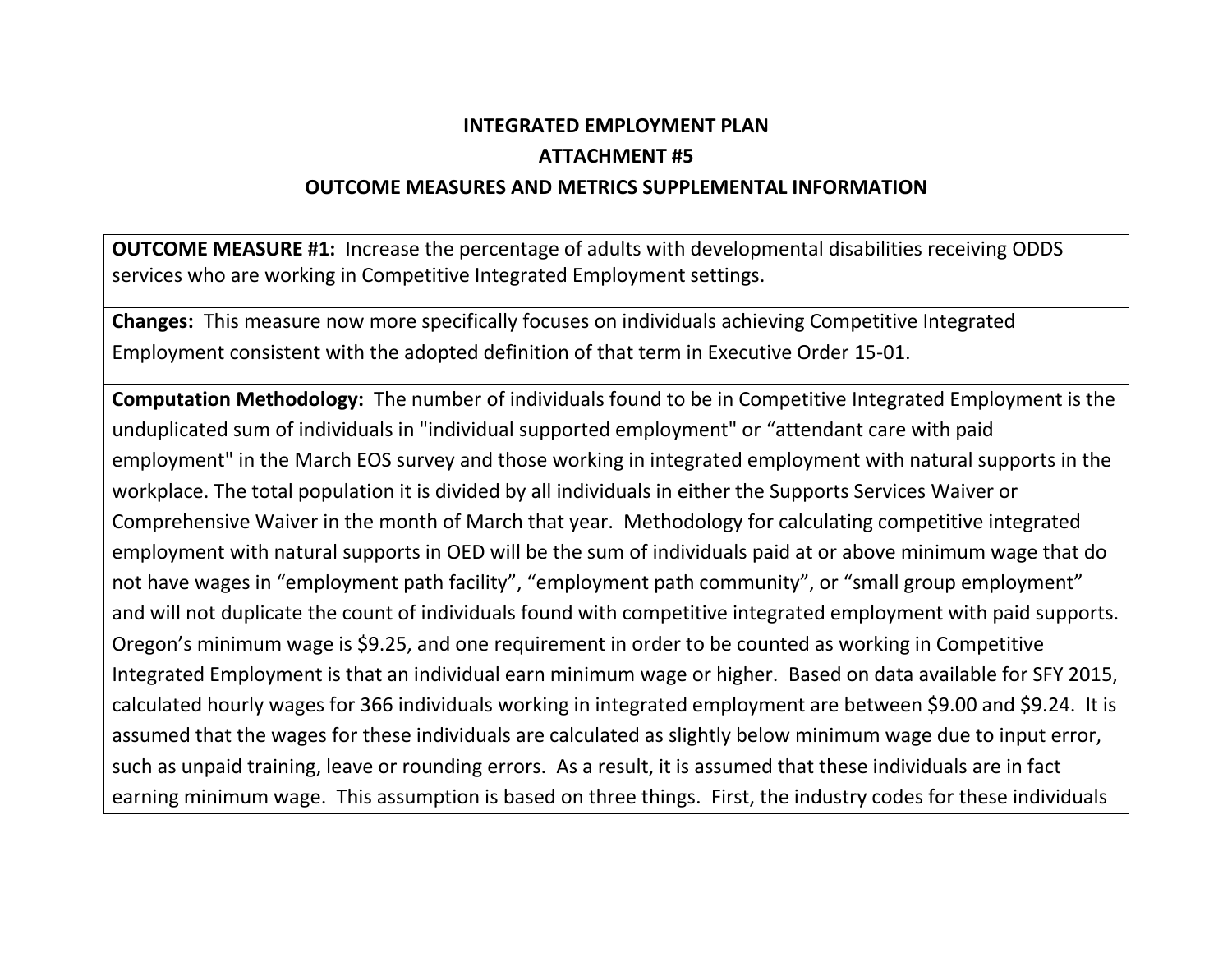require the payment of minimum wage. Second, the distribution of hourly wages below \$9.25 is highly concentrated between \$9.00 and \$9.24. Third, with minimum wage set at \$9.25, we would expect any employers paying subminimum wages to pay substantially lower than that amount, not a few cents less. Accordingly, individuals with calculated hourly wages of \$9.00 or higher are counted as working in Competitive Integrated Employment. We expect that many individuals reported as earning a nominal amount below \$9.00 per hour are also in fact earning minimum wage or higher, but we have imposed a \$9.00 cutoff point, and we do not count those individuals as working in Competitive Integrated Employment for the purposes of these Outcome Measures in the interest of being conservative.

**Notes:** This data includes ODDS clients who receive services under either the Support Services Waiver or Comprehensive Waiver. It does not count people employed in other community-based settings that do not meet the definition of Competitive Integrated Employment. Oregon Employment Department (OED) data is quarterly so it will look at the first three months of the calendar year instead of the month of March.

Because this revised outcome measure is more specific to the achievement of Competitive Integrated Employment and the adopted definition of that term, new baseline and annual projections will need to be revised. These are being set for July 1, 2015, using the methodology outlined above. This reset will create a challenge in comparing the performance under this revised measure to the baseline and performance under the initial measure. Future data reports will attempt to compare past and present performance in the general area to help facilitate related policy and strategy discussions.

**Data Source(s):** Plan of Care billing data, March EOS survey, and Oregon Employment Department data.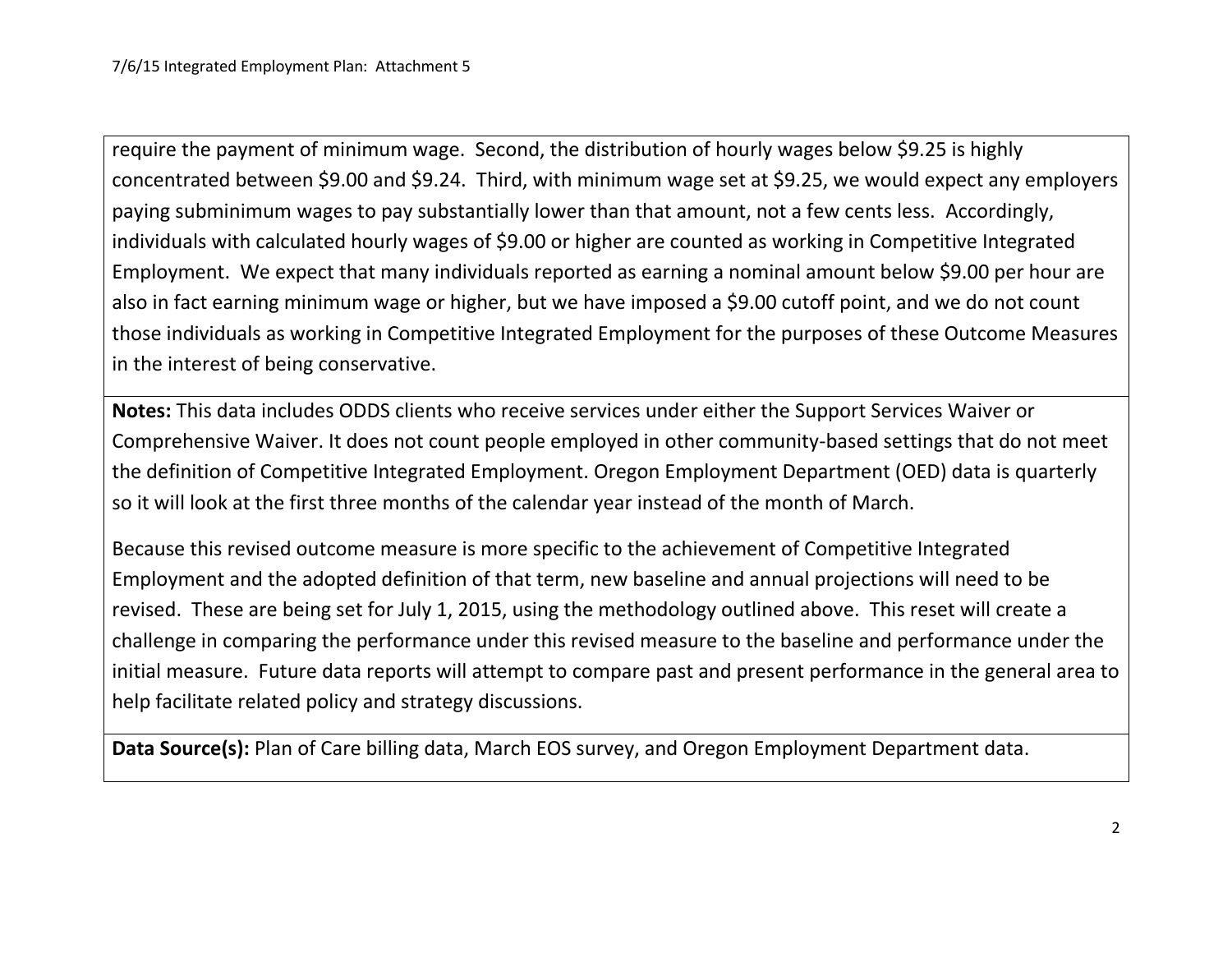**OUTCOME MEASURE #2:** Increase the number of adults with developmental disabilities receiving ODDS services who are working in Competitive Integrated Employment settings.

**Changes:** This measure now more specifically focuses on individuals achieving Competitive Integrated Employment consistent with the adopted definition of that term in Executive Order 15-01.

**Computation Methodology:** The number of individuals found to be in Competitive Integrated Employment is the unduplicated sum of individuals in "individual supported employment" or "attendant care with paid employment" in the March EOS survey and those working in integrated employment with natural supports in the workplace. Methodology for calculating competitive integrated employment with natural supports in OED will be the sum of individuals paid at or above minimum wage that do not have wages in "employment path facility", "employment path community", or "small group employment" and will not duplicate the count of individuals found with competitive integrated employment with paid supports. For the reasons set forth in the Computation Methodology for Outcome Measure #1, individuals earning \$9.00 or higher are counted as earning minimum wage or higher, and thus counted as working in Competitive Integrated Employment for the purposes of this outcome measure.

**Notes:** This data includes ODDS clients who receive services under either the Support Services Waiver or Comprehensive Waiver s. The count does not include people employed in other community-based settings that do not meet the definition of Competitive Integrated Employment. Oregon Employment Department (OED) data issues quarterly, so the count will be for the first three months of the calendar year. Because this revised outcome measure is more specific to the achievement of Competitive Integrated Employment and the adopted definition of that term, new baseline and annual projections will need to be revised. These are being set for July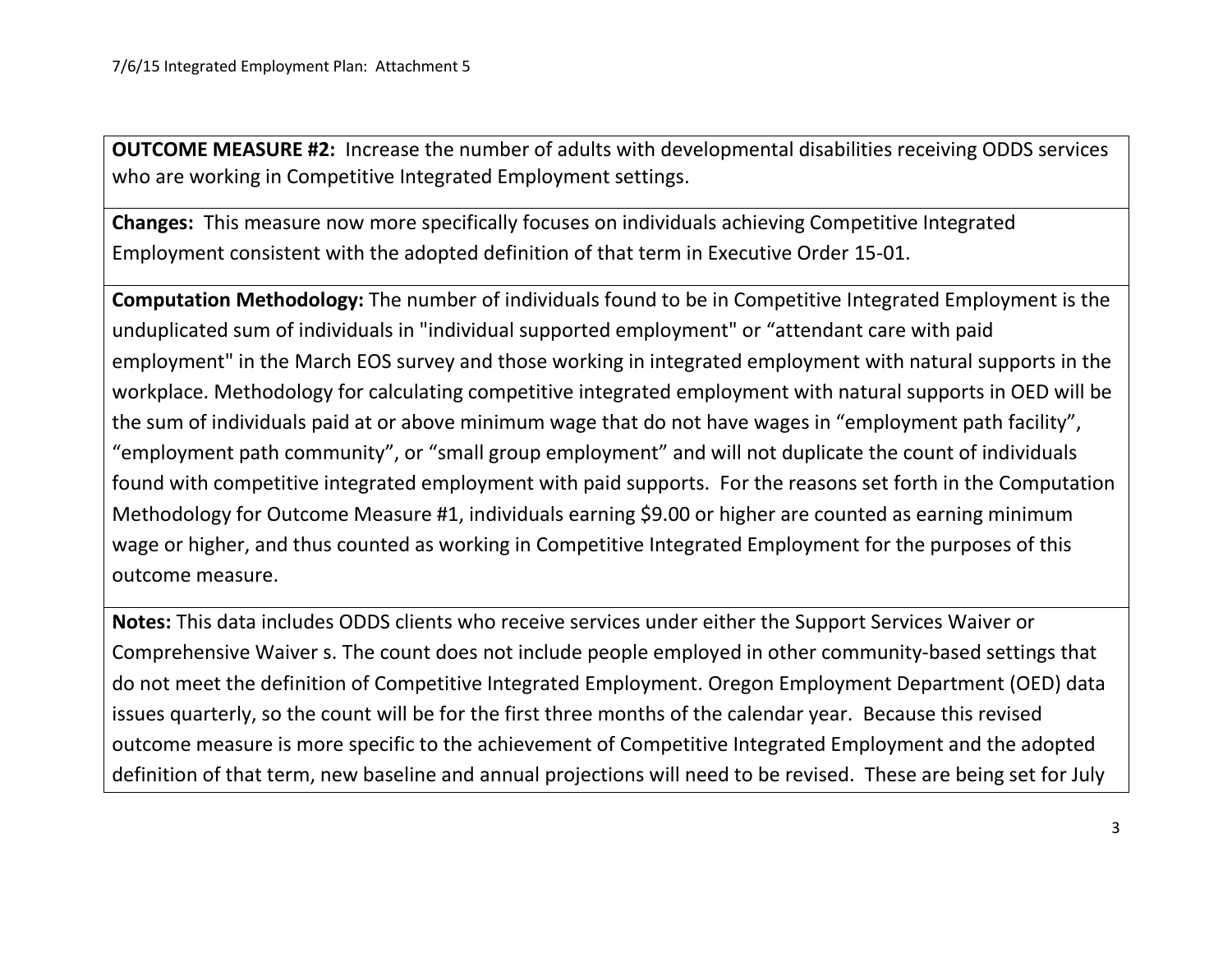1, 2015, using the methodology outlined above. This reset will create a challenge in comparing the performance under this revised measure to the baseline and performance under the initial measure. Future data reports will attempt to compare past and present performance in the general area to help facilitate related policy and strategy discussions.

**Data Source(s):** Plan of Care billing data, March EOS survey, and Oregon Employment Department data.

**OUTCOME MEASURE #3:** Increase the percentage of adults with developmental disabilities receiving ODDS employment services who are working in individual integrated employment settings that receive pay at or above state minimum wage.

**Changes:** This outcome measure does not change.

**Computation Methodology:** The number of individuals found to be in individual integrated employment is the unduplicated sum of individuals in "individual supported employment" in the March EOS survey. For the reasons set forth in the Computation Methodology for Outcome Measure #1, individuals earning \$9.00 or higher are counted as earning minimum wage or higher for the purposes of this outcome measure.

**Notes:** ODDS clients employed using natural supports are not included in this outcome measure. Because of the revised service definitions, policy decisions regard minimum wage payments, and data reporting processes, a new baseline will be established. Wages for individuals that work in individual integrated employment billed through employment community based employment path services are not included. Data will need to be consider individuals who are self-employed or working in agricultural settings where reporting may meet Oregon law but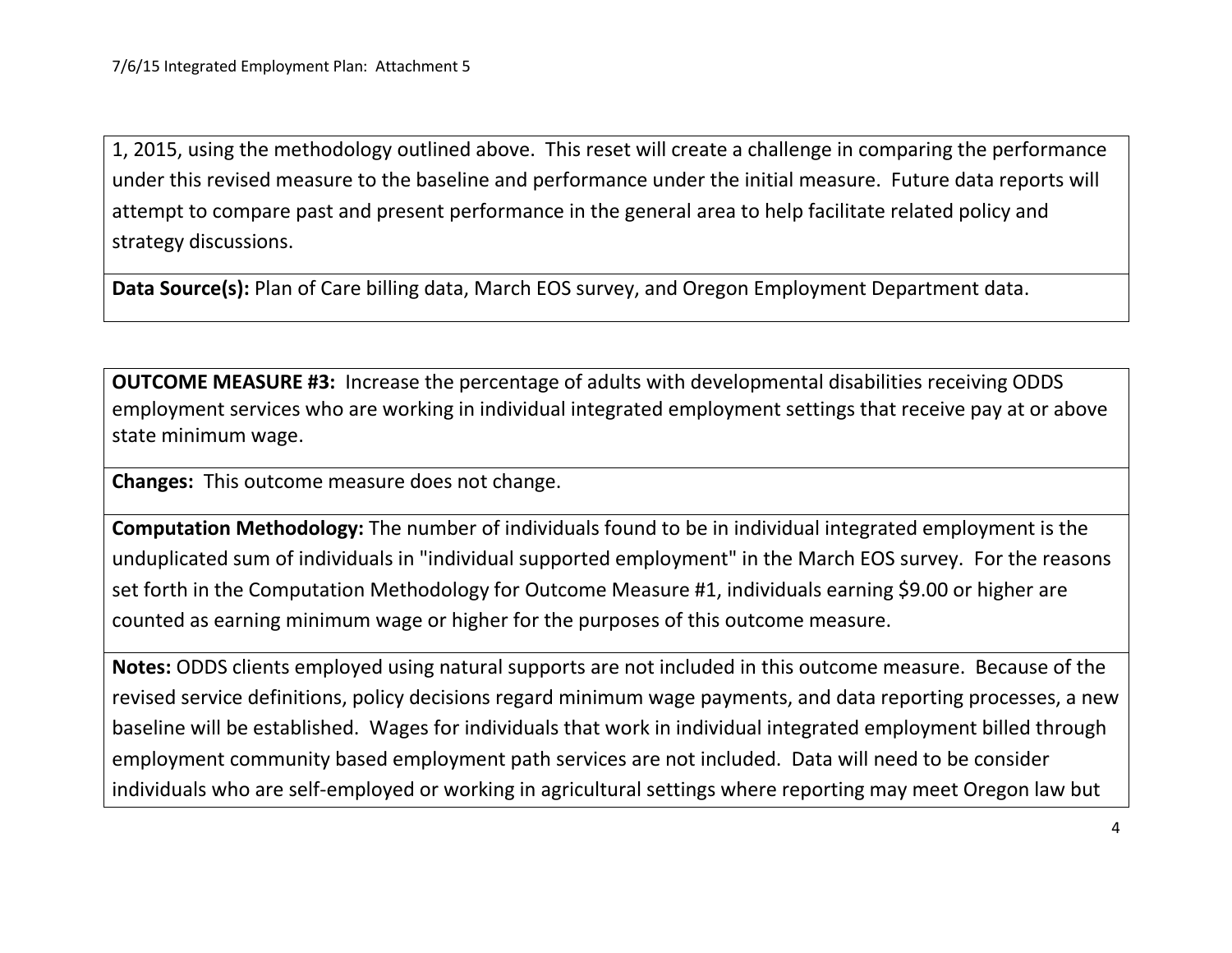not the standard minimum wage threshold.

**Data Source(s):** Plan of Care billing data and March EOS survey.

**OUTCOME MEASURE #4:** Increase the percentage of adults with developmental disabilities receiving ODDS employment services who are working in individual integrated employment settings who work 10 or more hours per week.

**Changes:** This wording clarifies that the change is for 10 or more hours per week to be consistent with how the methodology has been computed.

**Computation Methodology:** The number of individuals in individual integrated employment in the March EOS survey working 10 or more hours per week divided by the total number of individuals in individual integrated employment in the March EOS survey.

**Notes:** People billed for individual supported employment under employment path community are not counted. People employed with natural supports are not included. Because of service definitions and reporting mechanisms, new baseline and annual projections will need to be revised. These are being set for July 1, 2015, using the methodology outlined above. This reset will create a challenge in comparing the performance under this revised measure to the baseline and performance under the initial measure. Future data reports will attempt to compare past and present performance in the general area to help facilitate related policy and strategy discussions.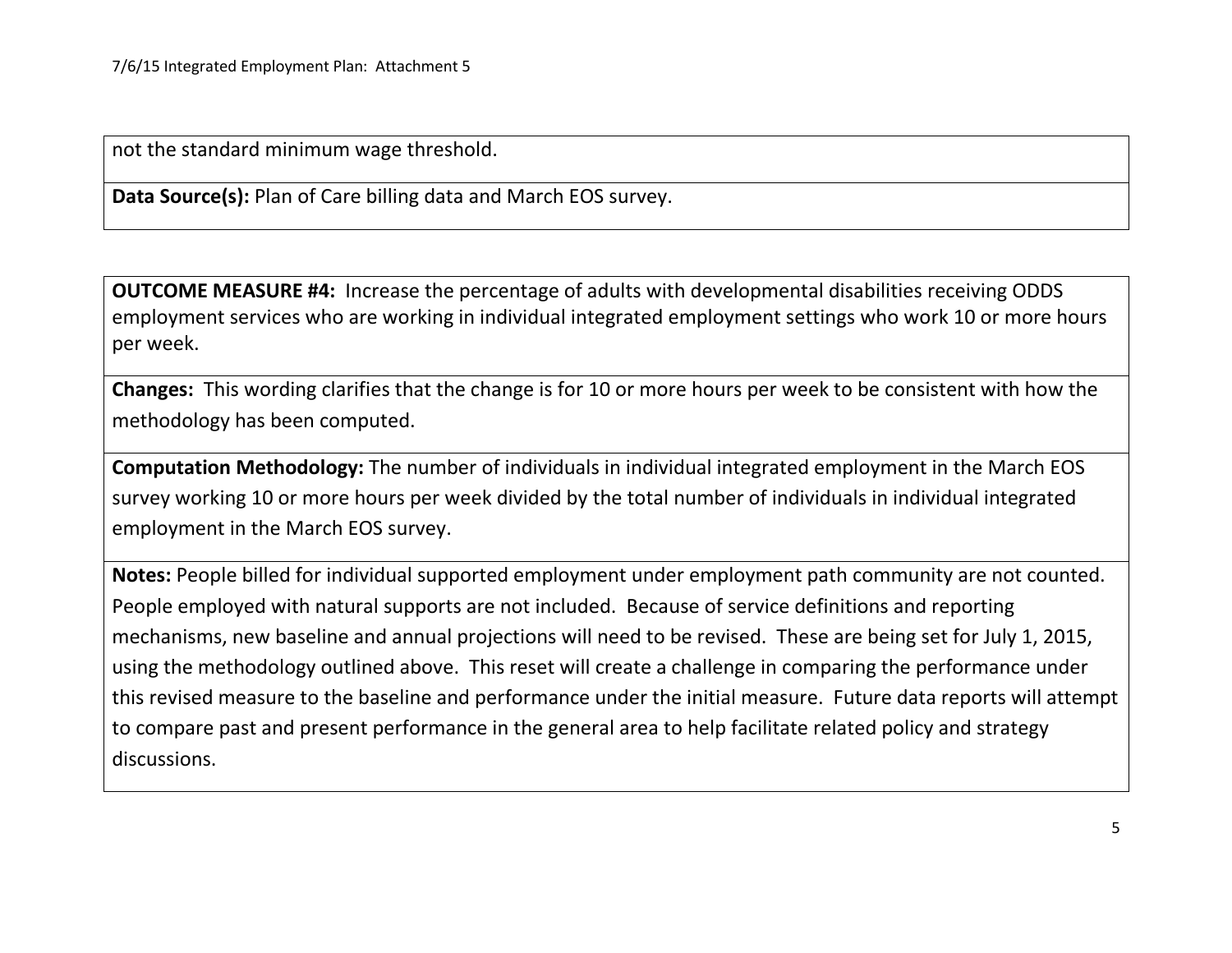**Data Source(s):** March EOS survey

**OUTCOME MEASURE #5:** Increase the percentage of adults with developmental disabilities receiving ODDS employment services who are working in individual integrated employment settings who work 20 or more hours per week.

**Changes:** This wording clarifies that the change is for 20 or more hours per week to be consistent with how the methodology has been computed.

**Computation Methodology:** The number of individuals in individual integrated employment in the March EOS survey working 20 or more hours per week divided by the total number of individuals in individual integrated employment in the March EOS survey.

**Notes:** People billed for individual supported employment under employment path community are not counted. People employed with natural supports are not included. Because of service definitions and reporting mechanisms, new baseline and annual projections will need to be revised. These are being set for July 1, 2015, using the methodology outlined above. This reset will create a challenge in comparing the performance under this revised measure to the baseline and performance under the initial measure. Future data reports will attempt to compare past and present performance in the general area to help facilitate related policy and strategy discussions.

**Data Source(s):** March EOS survey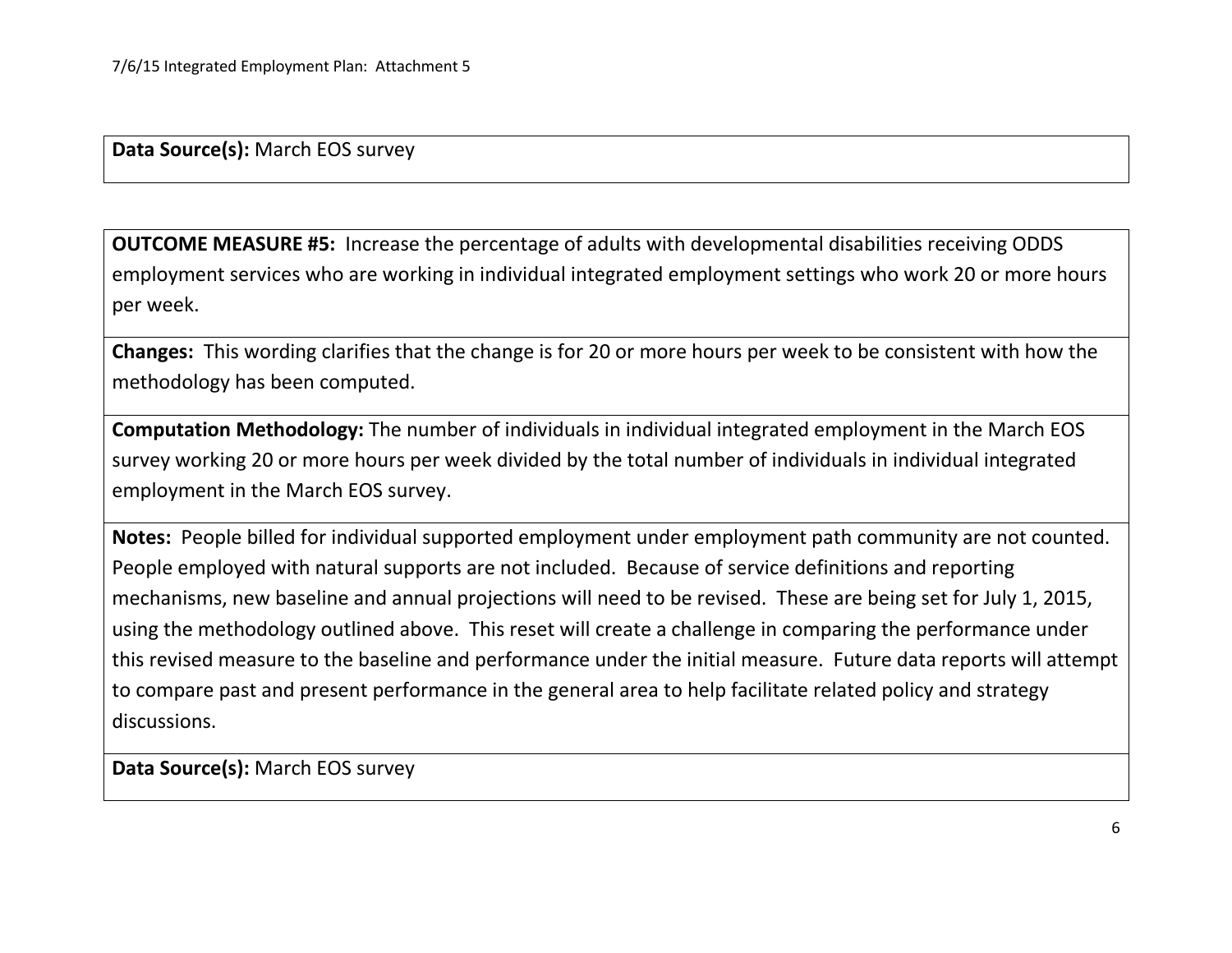**OUTCOME MEASURE #6:** Increase the annual number of adults with developmental disabilities receiving ODDS/VR employment services who are newly placed in an individual integrated employment setting.

**Changes:** New definition changes from "newly achieved" to "newly placed." This terminology is more consistent with the computation methodology. This change does not impact existing baseline information.

**Computation Methodology:** Sum of all ODDS job development placements and all ODDS clients in VR with successful closures each State fiscal year (SFY) who receive services under either the Supports Services Waiver or Comprehensive Waiver.

**Notes:** ODDS clients who achieve individual integrated employment with natural supports or who are placed in a job without VR or ODDS are not included. Note: "newly placed employment" is different than Outcome Measure #2. Outcome Measure #2 counts the net number of jobs (net number equals newly achieved employment minus lost jobs, retirements, exits and movement to natural supports) at a point in time (March). Outcome Measure #6 counts new placements in an integrated setting by ODDS or VR in a SFY. Because ODDS and VR policy placements require at least minimum wage, all individuals counted as new placements are presumed to be making minimum wage.

**Data Source(s):** VR data and Plan of Care billing data.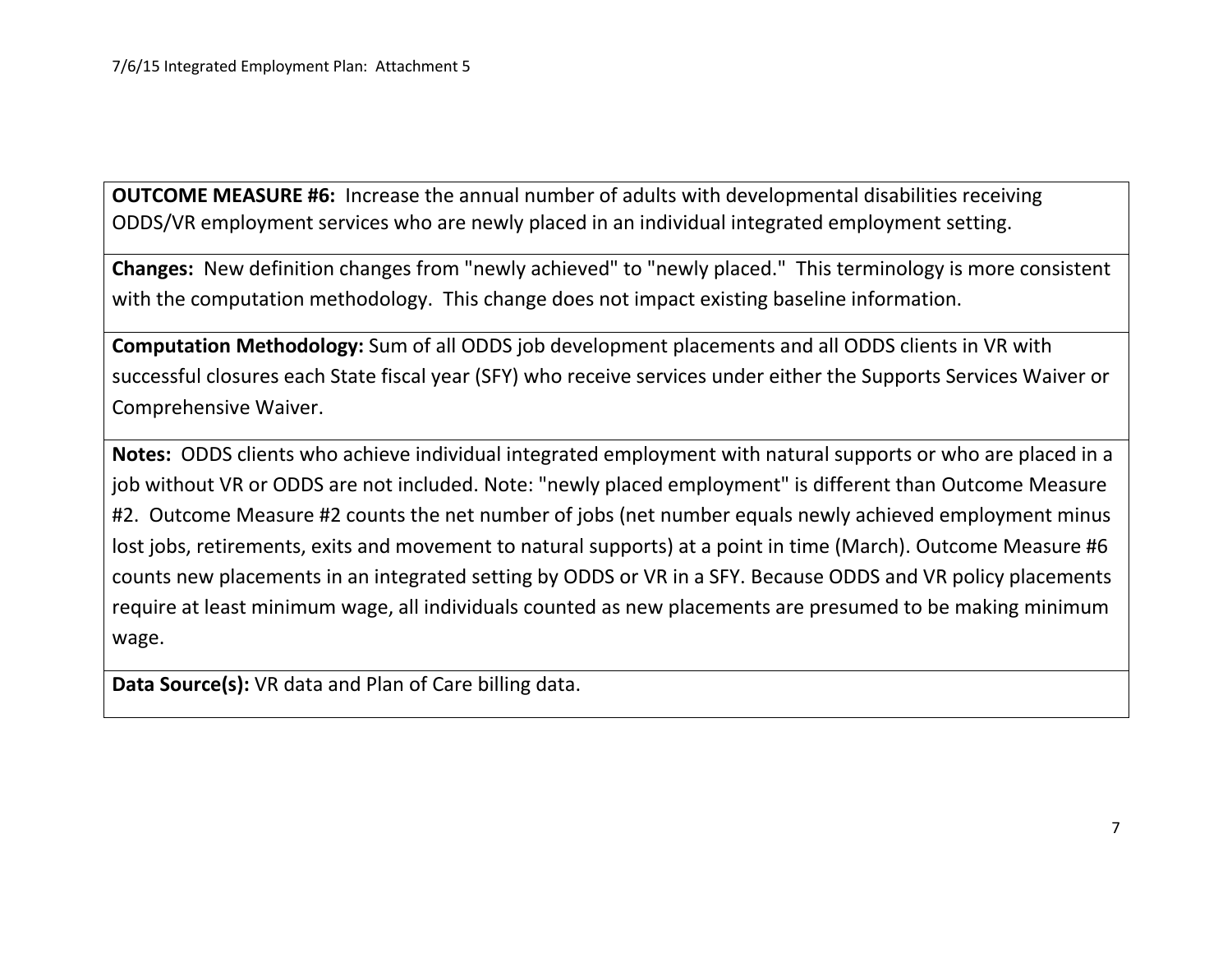**OUTCOME MEASURE #7:** Increase the annual number of adults aged 18-24 with developmental disabilities receiving ODDS/VR employment services who are newly placed in an individual integrated employment setting.

**Changes:** New definition changes from "newly achieved" to "newly placed." This terminology is more consistent with the computation methodology. This change does not create a need to reestablish existing baseline information.

**Computation Methodology:** Sum of all ODDS job development/placements and all ODDS clients in VR with successful closures each SFY who receive services under either the Supports Services Waiver or Comprehensive Waiver and who are between ages 18-24 at the beginning of that SFY.

**Notes:** ODDS clients who achieve individual supported employment with natural supports or placed in a job without VR or ODDS are not included. Note: "newly placed employment" is different than Outcome Measure #2. Outcome Measure #2 counts the net number of jobs (net number equals newly achieved employment minus lost jobs, retirements, exits and movement to natural supports) at a point in time (March). Outcome Measure #7 counts new placements in an integrated setting by ODDS or VR in a SFY.

**Data Source(s):** VR data and Plan of Care billing data.

**OUTCOME MEASURE #8:** Increase the percentage of adults with developmental disabilities in ODDS day and/or employment services who have an employment goal.

**Changes:** Definition is changed to those with an employment goal.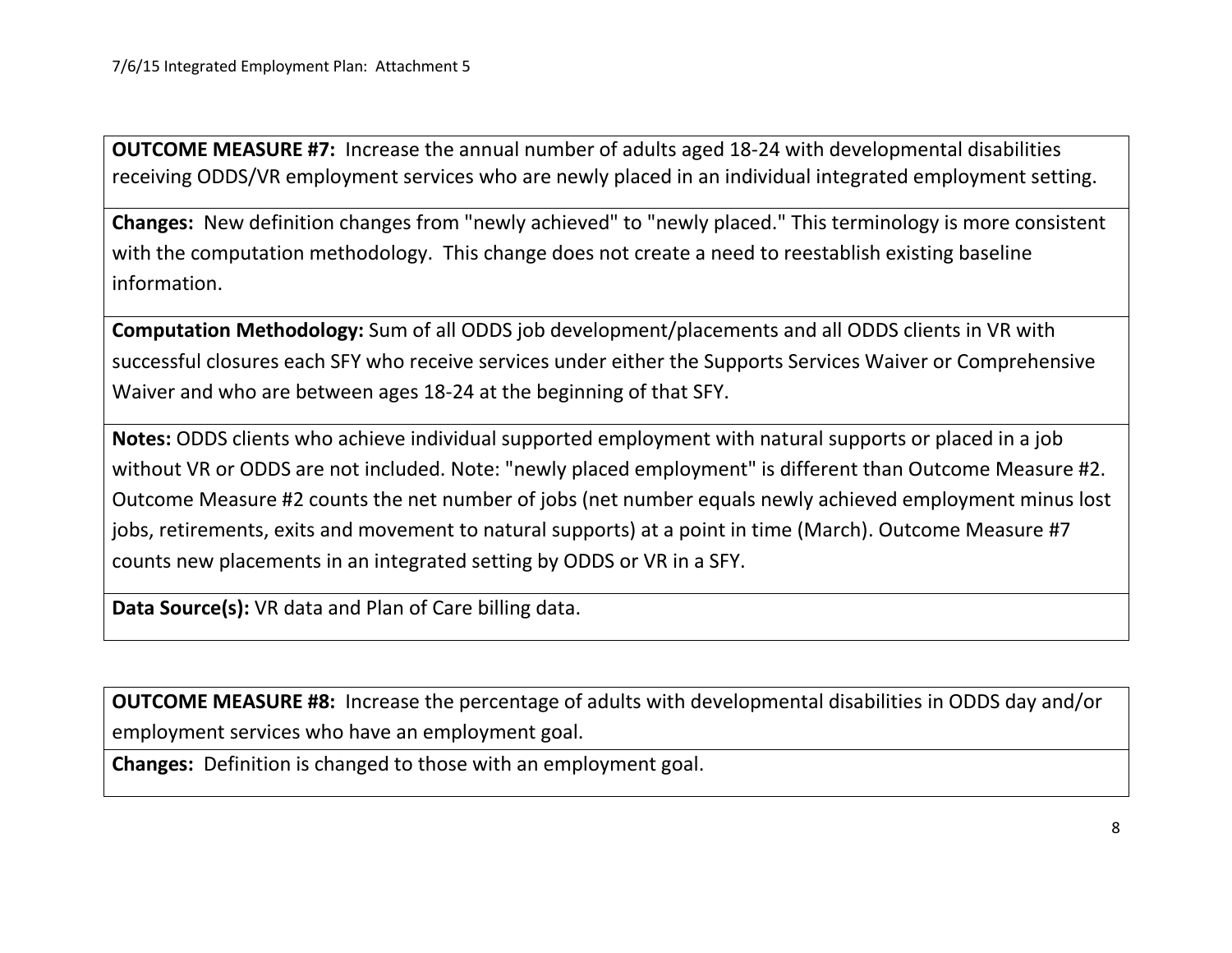**Computation Methodology:** ODDS clients with an employment goal include all individuals in the March EOS survey for each each SFY in either an employment of employment path billed service. The total population (the denominator) is calculated as all individuals in the March EOS survey and Plan of Care billing data of that SFY in a day service (Day Support Activity or attendant care), employment or employment path service.

**Notes:** Individuals who receive services under either the Support Services Waiver or Comprehensive Waiver who do not participate in day or employment services are not included. This is a new measure, so a new baseline and annual projections are computed. For SFY 2016 and 2017, the calculation will be based on individuals receiving ODDS employment services. Subsequent years will be based on individuals with employment goals in their respective Individual Support Plans.

**Data Source(s):** Plan of Care billing data and March EOS survey.

**OUTCOME MEASURE #9:** Decrease the census of adults with developmental disabilities receiving ODDS employment services who are reported as receiving sheltered workshop services.

**Change:** This outcome measure does not change. There are no changes to the existing baseline. Targets have been updated based on current data.

**Computation Methodology:** All individuals in the March EOS survey for each SFY who have paid employment under the service category of path to employment and are identified as a sheltered workshop setting by ODDS.

**Notes:** Individual who receive sheltered workshop services but are not billed through ODDS are not counted.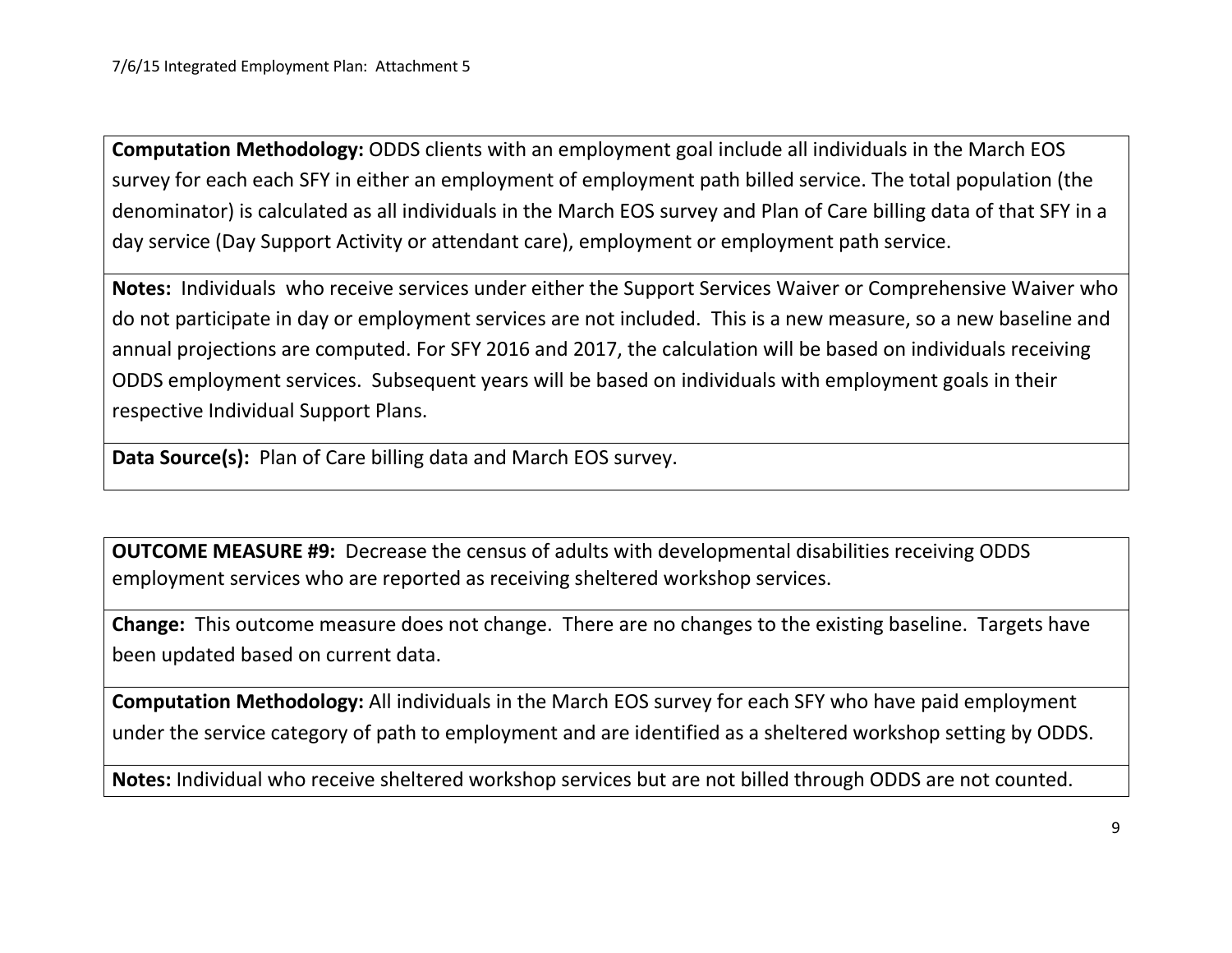Outcome Measure #9 will need to be reviewed periodically, and possibly revised, based on (1) compliance with the CMS HCBS rules, (2) impact of the "closing the front door" policy set forth in Executive Order 15-01, and (3) the impact of the provider transformation project.

**Data Source(s):** Plan of Care billing data and March EOS survey.

**OUTCOME MEASURE #10:** Decrease the number of hours adults with developmental disabilities receiving ODDS employment services are reported as receiving sheltered workshop services.

**Changes:** This outcome measure does not change. There are no changes to the existing baseline, the targets have been updated based on current data.

**Computation Methodology:** The sum of all hours worked by all individuals in the March EOS survey that have paid employment under the employment category "path to employment" and are identified as a sheltered workshop by ODDS.

**Notes:** Individual who receive sheltered workshop services but are not billed through ODDS are not counted. Outcome Measure #9 will need to be reviewed periodically, and possibly revised, based on (1) compliance with the CMS HCBS rules, (2) impact of the "closing the front door" policy set forth in Executive Order 15-01, and (3) the impact of the provider transformation project.

**Data Source(s):** POC billing data and EOS survey.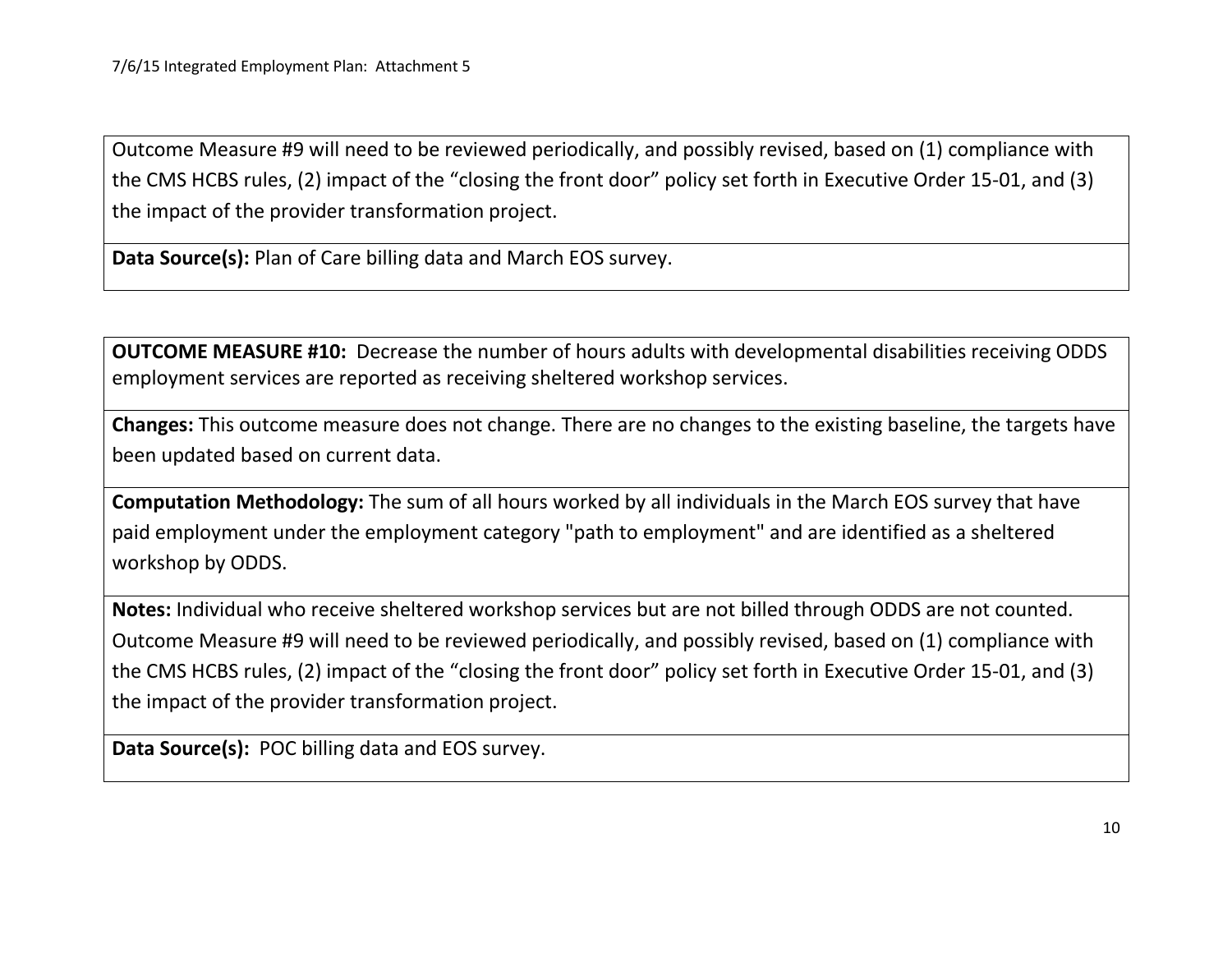**OUTCOME MEASURE #11**: Increase the number of adults with developmental disabilities receiving ODDS employment services and reported as receiving sheltered workshop services who obtain Competitive Integrated employment.

**Changes:** This outcome measure is revised to use the term Competitive Integrated Employment instead of integrated individual supported employment.

**Computation Methodology:** Individuals calculated as receiving "sheltered workshop services" include any ODDS clients who have been identified as working in a sheltered workshop since March 2013 in EOS or Brokerage surveys. Those individuals who are calculated as obtaining "Competitive Integrated Employment" are defined as having been successfully closed by VR, completed job development by ODDS, or billed for attendant care with paid employment in the March or September EOS survey at any time in the SFY.

**Notes:** Sheltered workshop workers working with natural supports are not included in Outcome Measure #11.

**Data Source(s):** POC billing data, EOS survey and VR data.

**OUTCOME MEASURE #12:** Increase the number of community partnerships with Local Education Agencies (LEA) and VR branch offices, Community Developmental Disability Programs, and Support Service Brokerages.

**Notes:** The baseline and targets are still being developed. This will be available by September 1, 2015.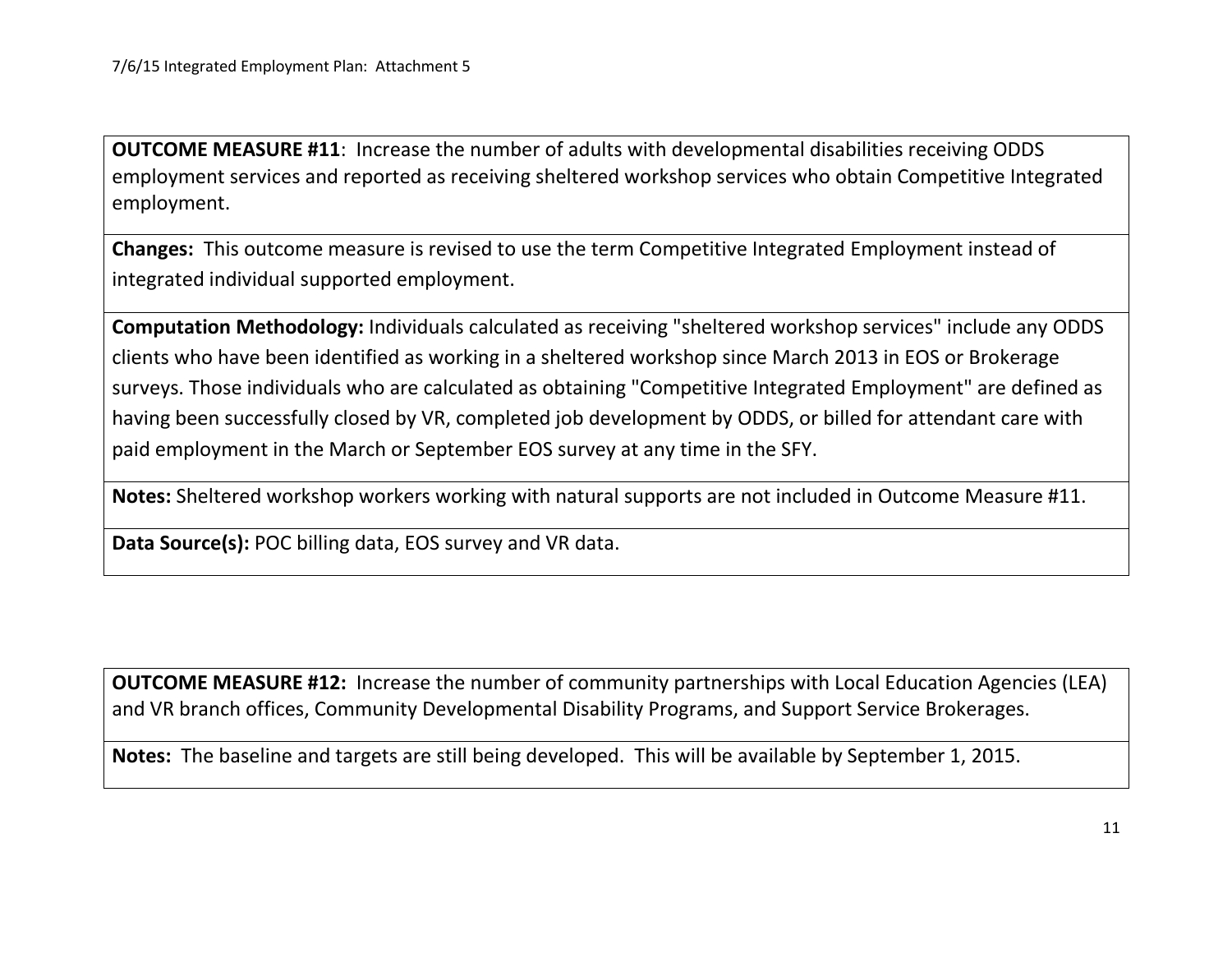**OUTCOME MEASURE #13:** Increase in the number of parent and student advocacy training opportunities.

**Notes:** The baseline and targets are still being developed. This will be available by September 1, 2015.

**OUTCOME MEASURE #14:** Increase in number of individuals aged 18-21 who are eligible for ODDS services and found eligible for VR services.

**Changes:** None.

**Computation Methodology:** Sum of all ODDS clients aged 18-21 found eligible for VR services in the SFY.

**Notes:** None

**Data Source(s):** VR and ODDS data warehouse.

**OUTCOME MEASURE #15:** Increase in number of students aged 16-21 enrolled in ODDS.

**Changes:** None.

**Computation Methodology:** All ODDS clients that turn 16 in the counted SFY and clients ages 16-21 that applied and were found eligible in the counted SFY.

**Notes:** None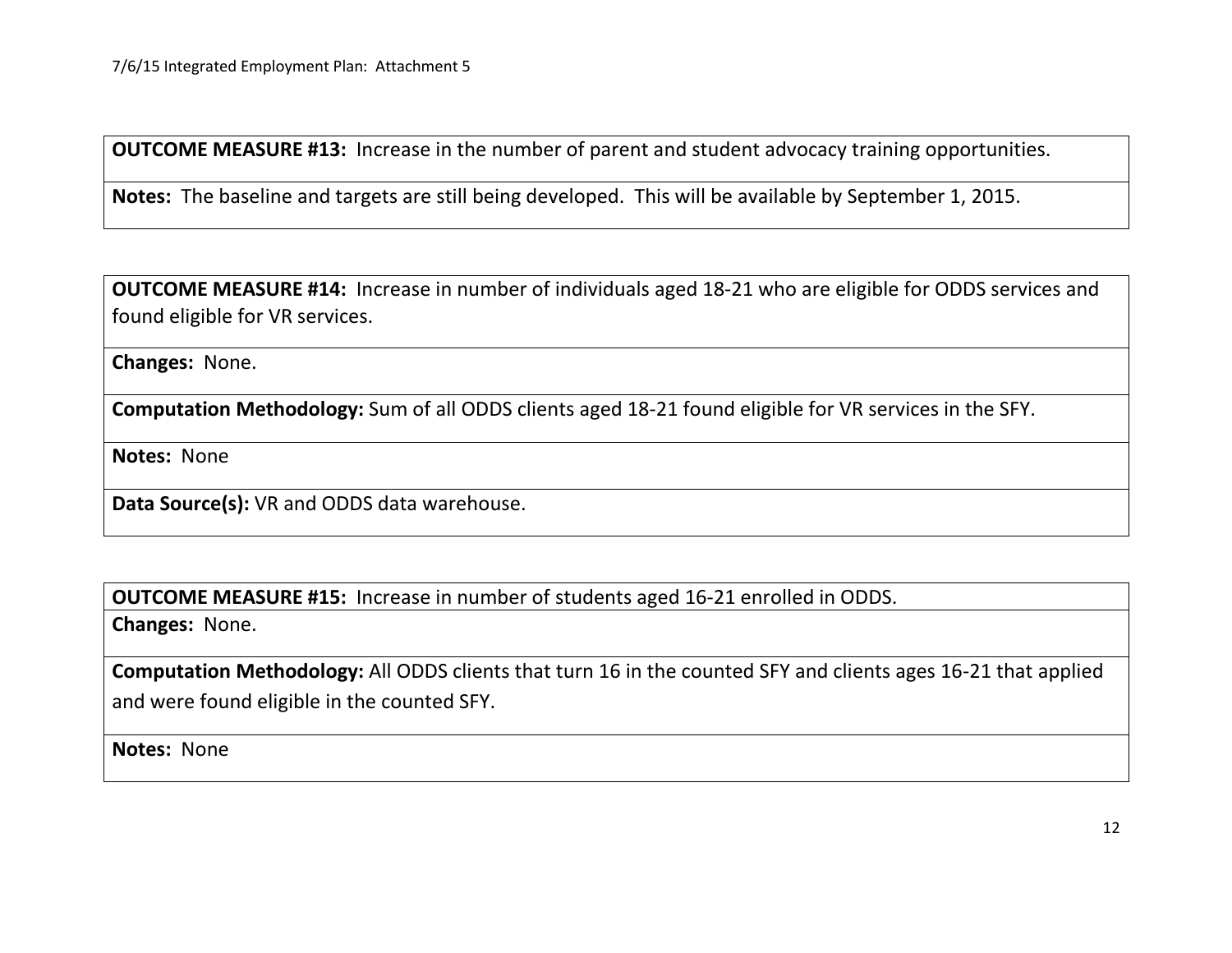**Data Source(s):** ODDS data warehouse.

**OUTCOME MEASURE #16:** Increase in number of community-based work-related opportunities while in school. **Notes:** The baseline and targets are still being developed. This will be available by September 1, 2015.

**OUTCOME MEASURE #17:** Increase the total number of unique providers qualified by ODDS to deliver integrated employment services.

**Changes:** This outcome measure does not change. The baseline will be established based on data for SFY 2015.

**Computation Methodology:** The sum of all ODDS providers giving discovery, job development, and individual supported employment services in the March EOS survey of each SFY.

**Notes:** None

**Data Source(s):** March EOS survey.

**OUTCOME MEASURE #18:** Increase the total number of providers qualified by both ODDS and VR to deliver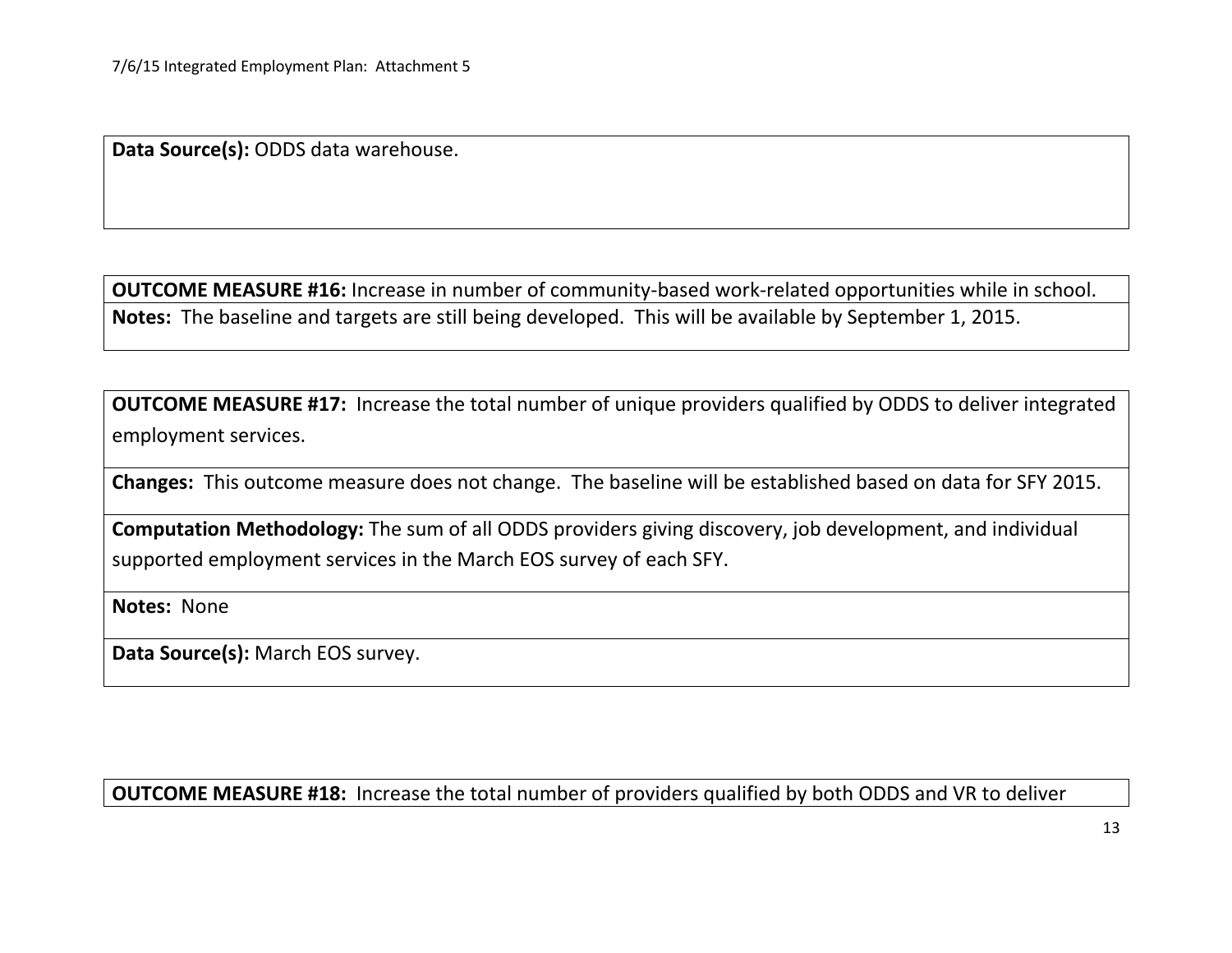integrated employment services.

**Changes:** This outcome measure does not change. The baseline will be established based on data for SFY 2015.

**Computation Methodology:** Count of Office of Licensing and Regulatory Oversight (OLRO)-certified provider organizations endorsed for ODDS employment services providers and on list of contracted Vocational Rehabilitation vendors.

**Notes:** The targets assume that 34 added providers will be dually qualified per the outcome measure in the next three SFY. This number is 60% percent of current providers qualified by ODDS that are not also qualified by VR. Subsequent years presume a 2% growth in that number. These projections may be revised as necessary as the numbers of individual services providers is tracked.

**Data Source(s):** OLRO-certified provider organization records and VR contracted vendor list.

**OUTCOME MEASURE #19:** Increase the total number of providers qualified by ODDS to delivery discovery services and qualified by VR to provide job development services.

**Changes:** This outcome measure does not change. The baseline will be established based on data for SFY 2015.

**Computation Methodology:** Count of providers on list of ODDS qualified discovery providers and on list of contracted VR job development vendors.

**Notes:** The targets assume that 48 added providers will be dually qualified per the outcome measure over the next three SFY. This number is 60% percent of current providers qualified by ODDS to provide employment